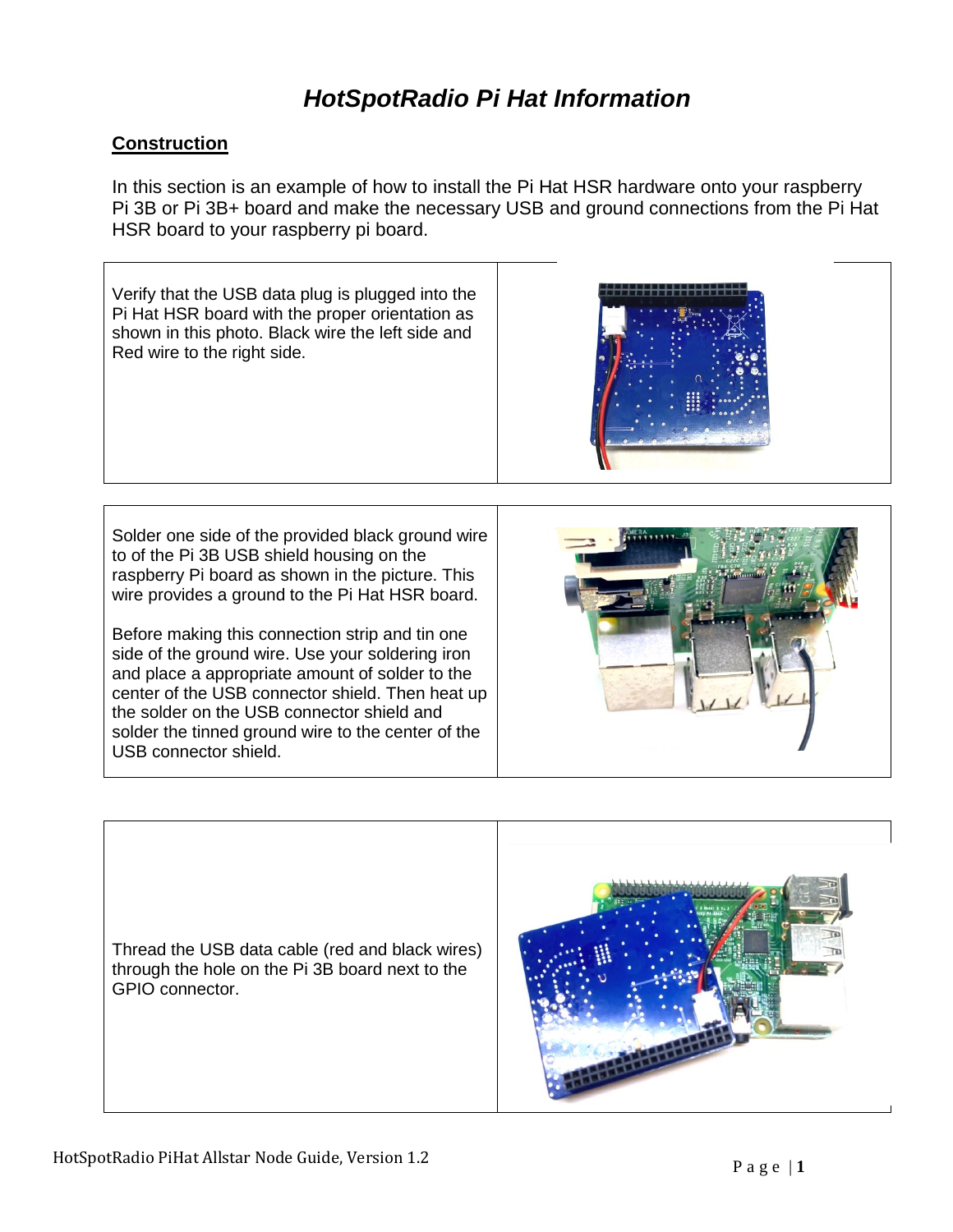Measure and cut off excess leads on the black and red wires to solder to the USB data pads on the raspberry pi board as shown in the picture.

The best way to do this is to first apply solder to the TP45 and TP44 pads to form a nice ball of solder on the pad. Then strip and tin the red and black wires with very short leads. Reheat the solder and push the wire into the solder ball.

Solder the red wire to TP45 first, then solder the black wire to TP44 last.



If you have purchased the custom HSR C4Labs Pi case it is now time to construct and install the Pi 3 B board into the case. Refer to the installation instructions that are included with the case for assembly. Install only the large heat sink for the main raspberry Pi CPU. Leave the small heat sink installation on the bottom of the Pi until the very end of construction.

Leave the HSR Pi Hat board unplugged from the Pi GPIO header pings on the Pi 3B board to construct the case. This will make it easier to install and build up the case. Proceed through the included instructions to Item 9 and then stop.

Leave the two top levels of the C4Labs case off. Items 10 and 11 (The black housing level and the clear top cover that has the HSR logo)

Once the C4Labs case has been constructed with the raspberry Pi board installed you can plug in the HSR Pi Hat board. Make sure that the red and black wires do not get pinched in between HSR GPIO plug and the raspberry pi GPIO header pins.

The final step is to solder the black ground wire from the raspberry pi USB shield housing to the Pi Hat HSR board. Apply solder to the ground pad on the Pi Hat HSR board. (Location as shown in the picture.) Form a nice ball of solder on the pad. Measure then cut the black ground wire to length. Strip and tin the end of the black ground wire. Reheat the solder pad on the Pi Hat HSR board and push the ground wire into the solder pad.

Note: I use the hot solder iron tip to melt and create a channel for the wire from the USB connector to the solder pad on the HSR board.

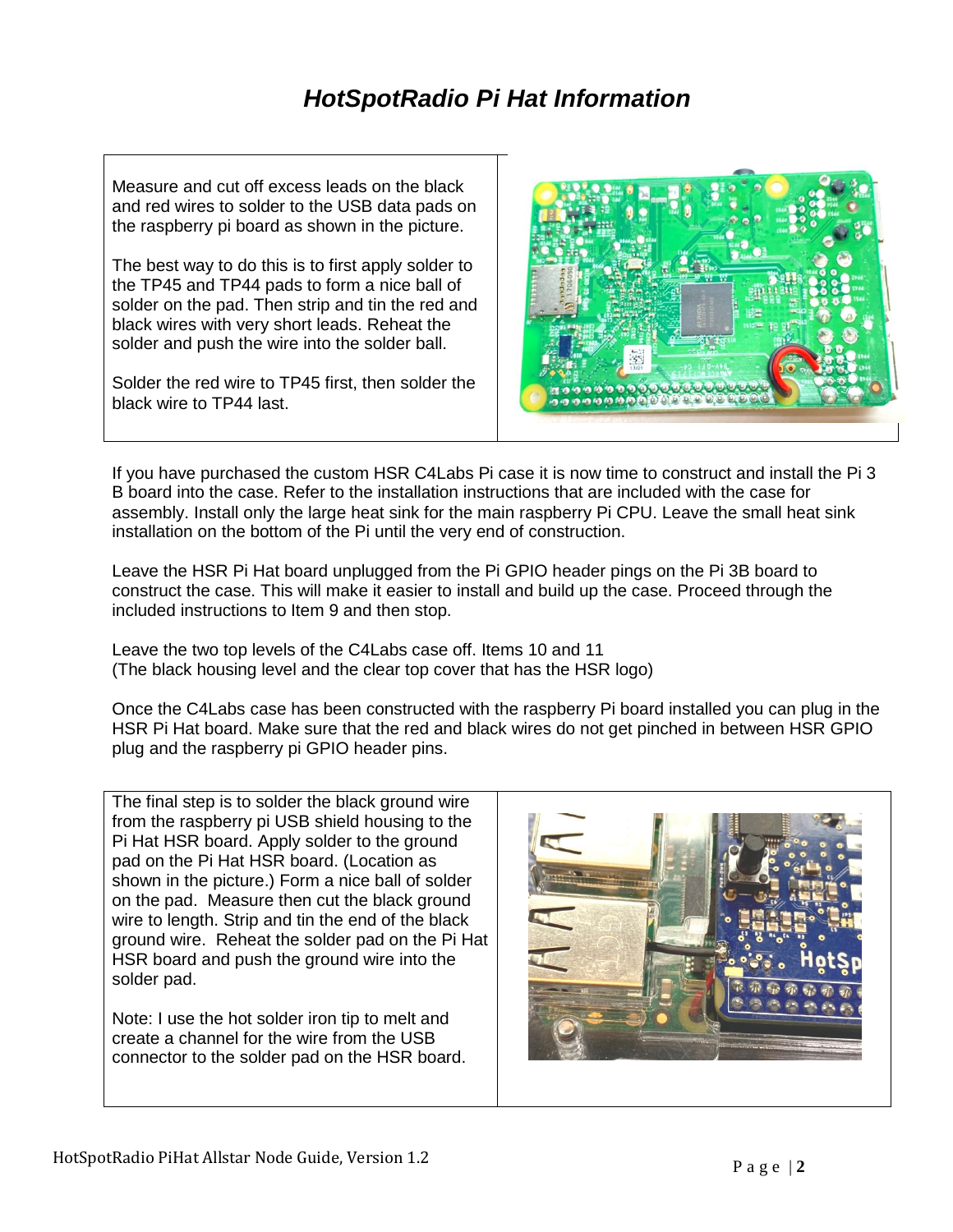You can now refer back to C4Labs instruction sheet for installation of Items 10 and 11. Proceed with installing Items 10 and 11, the black housing level and the clear top cover with the HSR logo. Lastly Install the small heat sink on the bottom of the Pi.

Insert the black USB filler plug supplied with the Pi Hat HSR board into the top right USB port. This is the USB port that is used internally by the HSR Pi Hat. (the red and black wires you soldered to the Pi 3B board). No other USB connection should be used on this specific port.



### **Creating an Account with Allstarlink**

If you have already created and account on Allstarlink website and have already a node number for your node you can skip to the **Node Configuration** section of this document in the middle of page 6.

Use your computer and a browser such as Chrome, go to [allstarlink.org](file:///C:/Users/Marshall/Desktop/HotSpotRadio/allstarlink.org) and click on the "Logon/Sign up" Tab. A small Allstar Account Logon screen will appear. Click on the "Sign Up" link at the bottom of this smaller screen.

| About $\sim$<br>Portal $\sim$<br>Node List                                                                                                                                                            | $\times$                  |                                                                                                                                                                                                           |
|-------------------------------------------------------------------------------------------------------------------------------------------------------------------------------------------------------|---------------------------|-----------------------------------------------------------------------------------------------------------------------------------------------------------------------------------------------------------|
|                                                                                                                                                                                                       | AllStar Account Login     |                                                                                                                                                                                                           |
| Welcome to AllStarLink!<br>AllStarLink is a network of Amateur Radio repeaters, remote ba                                                                                                             | Callsign                  | As you might imagine the implementation of this system                                                                                                                                                    |
| Voice over Internet Protocol, AllStarLink runs on a dedicated co<br>home, radio site or computer center. It is based on the open so                                                                   | Password                  | and its monthly upkeep is very costly. Any monetary help<br>that you can and wish to give will be much appreciated. A<br>PayPal donation button is provided if you wish to do so.<br>Thank you very much. |
| App rpt makes Asterisk a powerful system capable of controlling<br>"nodes" to other systems of similar construction anywhere in the<br>AllStarLink's primary use is as a dedicated computer node wire | Login                     |                                                                                                                                                                                                           |
| other VoIP clients and telephone calls are suported. We also ha<br>computers to access AllStarLink nodes.                                                                                             | Sign Up - Forgot Password | <b>Donate</b><br><b>STATISTICS</b> DECEMBER                                                                                                                                                               |
| AllStarLink has 16,078 users and 11,555 nodes.                                                                                                                                                        |                           |                                                                                                                                                                                                           |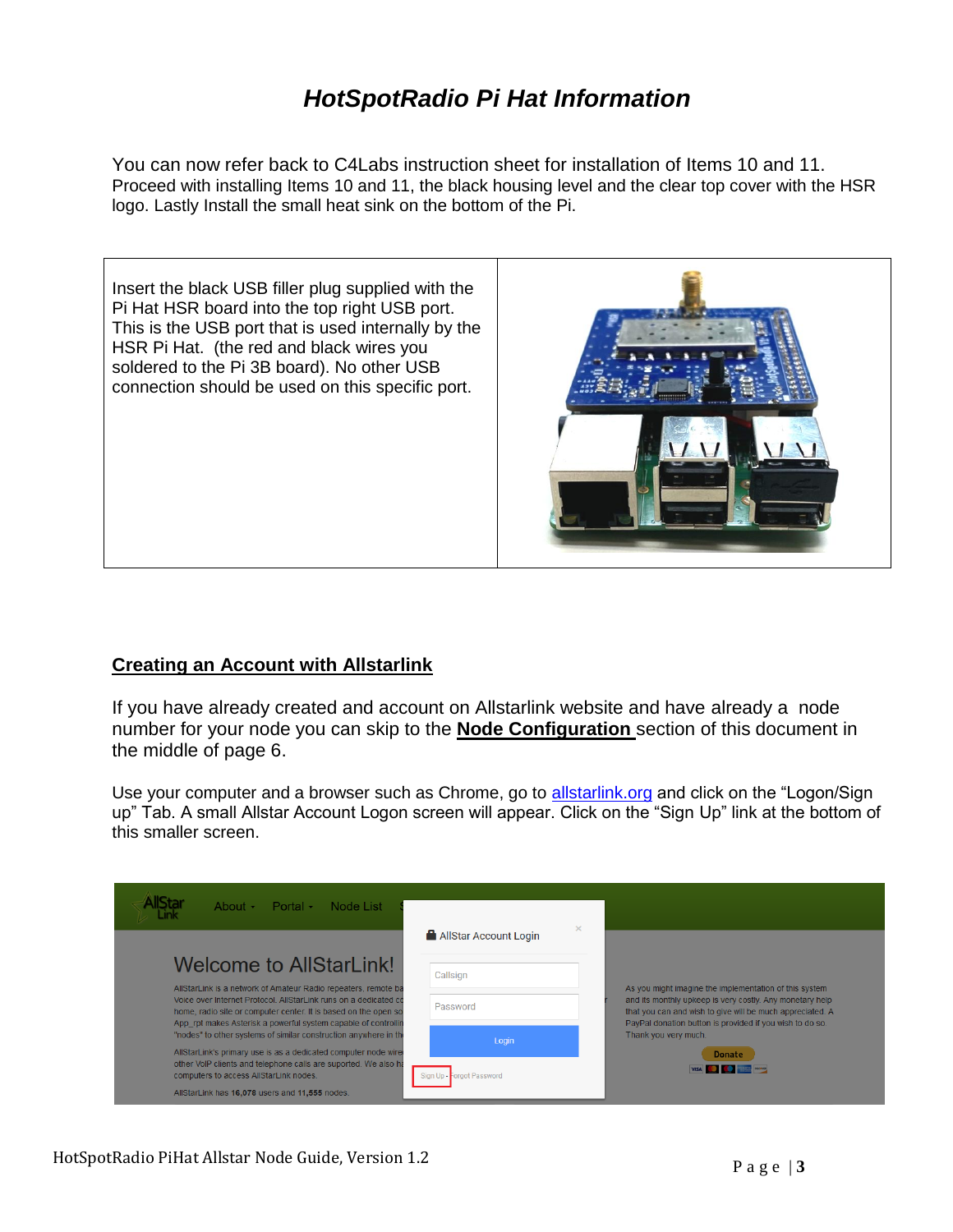Read the information on the screen that appears and click on "Begin Registration."



Fill in the form with your information and click "Submit.". It will take 1 to 24 hours to receive confirmation email.

You will receive a validation email to the email address that you used to create your Allstarlink page. You will need to click on the link in the email to validate your email address so that your account can be validated. Check your email spam filter if you do not receive this validation email.

#### **Creating a Server**

Go to [allstarlink.org](file:///C:/Users/Marshall/Desktop/HotSpotRadio/allstarlink.org) web portal and logon with your callsign and password that you used to create your account.

First you need to create a server.

Click on the **Portal** tab. In the pull-down menu, click on Server Settings. Click on Proceed with **Server Setup.**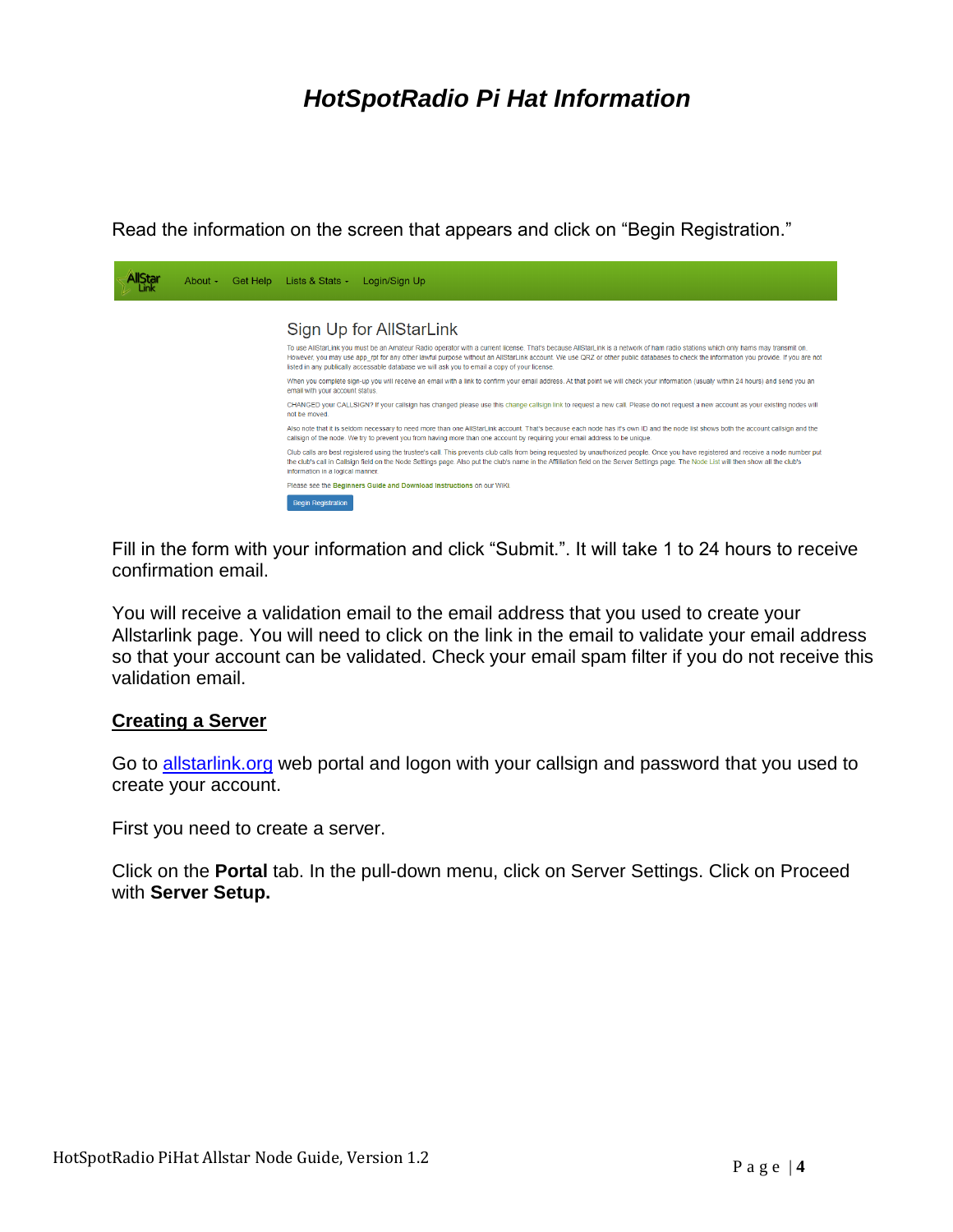#### **New Server Settings**

| <b>Server Name</b>                                                              | Click the map to select server latitude & longitude or type them in.                         |  |
|---------------------------------------------------------------------------------|----------------------------------------------------------------------------------------------|--|
| Server name                                                                     | Latitude                                                                                     |  |
| 25 characters max                                                               | 33.735443                                                                                    |  |
| <b>Server Location</b>                                                          | <b>Server Logitude</b>                                                                       |  |
| location                                                                        | $-118.109104$                                                                                |  |
| City/State/Providence of server location. 30 characters max.<br><b>Site</b>     | ingiewood<br>(51)<br>Search Box<br>F 7<br><b>Satellite</b><br>Map<br>$L = mc$<br>Brea        |  |
| Name of site, if any.                                                           | (90)<br>105<br>$\frac{1}{2}$<br>Compton<br>Yorba Linda<br>Gardena                            |  |
| Site Name, Bldg Number, etc. 30 characters max. Optional.<br><b>Affiliation</b> | (91)<br>Fullerton<br>Cerritos<br>(91)<br>Anaheim<br><b>Torrance</b>                          |  |
| Affiliation, if any.                                                            | 605<br>$\overline{2}$<br>(1)<br>Garden Grove<br><b>Long Beach</b><br>$\overline{\mathbf{w}}$ |  |
| Affiliated with a club, etc. 30 characters max. Optional.                       | (261)<br>Rancho<br>Terminal<br>Santa Ana<br>Palos Verdes<br>Island                           |  |
| <b>IAX Port</b>                                                                 | $\bigcap$<br>33<br>405                                                                       |  |
| 4569                                                                            | Irvine<br><b>Huntington</b><br>405<br><b>Beach</b>                                           |  |
| Normally 4569 when only one server behind a NAT router.                         | Newport San Joaqui                                                                           |  |
| Proxy IP                                                                        | Beach<br><b>Hills</b><br>÷                                                                   |  |
| IP address                                                                      | Lagur                                                                                        |  |
| Normally blank. Only needed in rare cases. Optional.                            | Google 10 km<br>Terms of Use Report a map error<br>$\mathbf{r}$                              |  |
|                                                                                 | Submit                                                                                       |  |

Fill in all the information:

Server Name - The server is your HSR *HotSpotRadio* node. I like to use "HotSpotRadio" as the server name but you can call it whatever you like.

Server location – City, State is what most people use.

Affiliation - Optional entry.

IAX Port - Leave this at **4569**

Proxp IP - Normally blank. Optional

Site – "Home," "Vehicle," Garage," are examples for the site field.

**Note:** Server Latitude and Longitude numbers will be automatically populated if you click on the Red pin on the map and drag it to the location of your server.

Once you have entered all your information in the fields you will need to click on the **Submit** button bellow the map.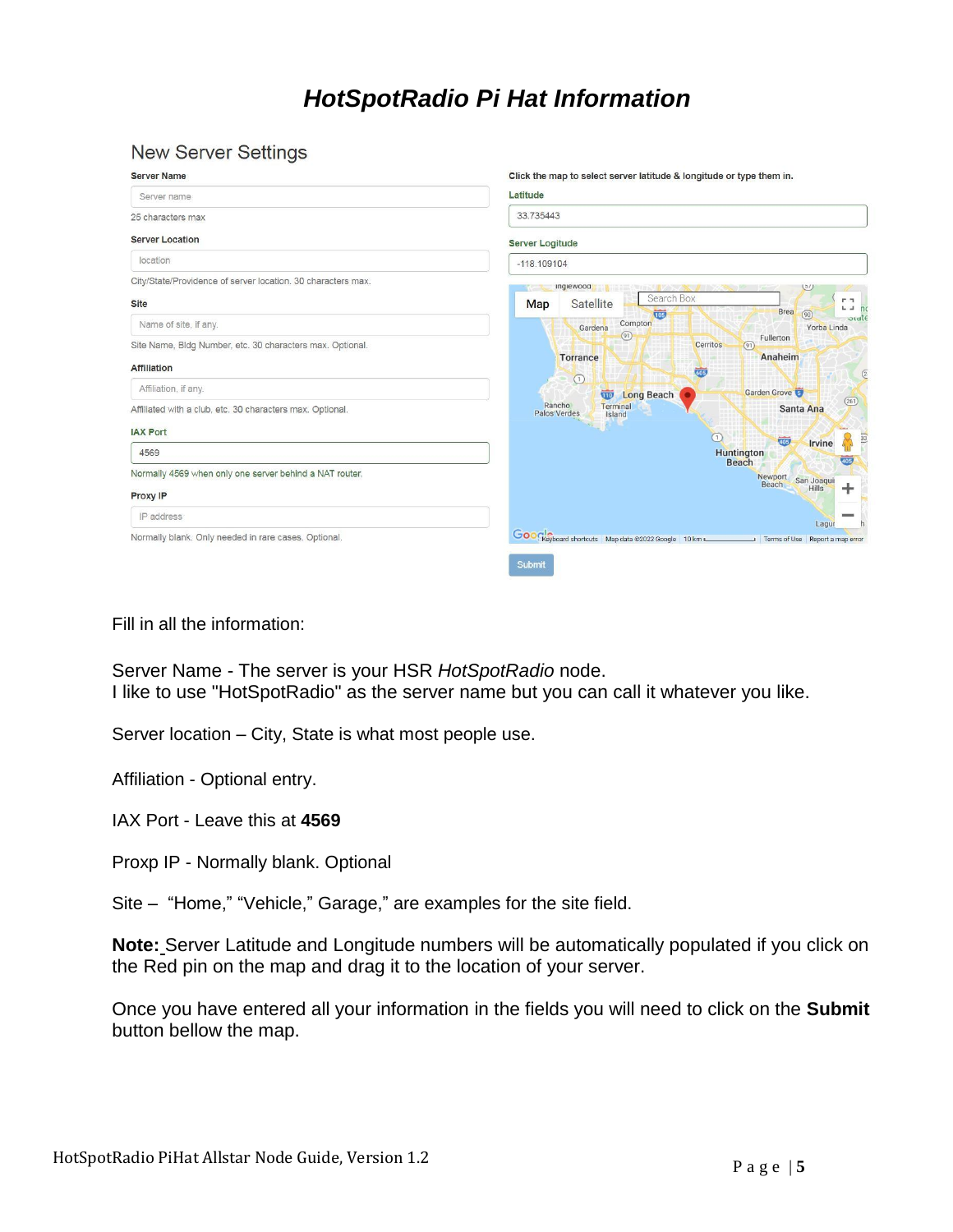### **Requesting a Node Number**

Next you need to request a node number. This will be the node number you use for your *HotSpotRadio.*

Click on the **Portal** tab. In the pull-down menu, click on **Node Settings**.

Click on the **Request a new node number** link.

The next screen will prompt you to select the server to which the node is assigned. If you have only one server, the server you just created, it will appear in the selection box. If you have more than one server, the selection box is a drop-down selector. Select the appropriate server and click on the **Submit** button.

You can now logout of the AllstarLink.org web portal. (It will take 1 to 24 hours to receive confirmation email.)

#### **Node Configuration**

#### **Step 1**

Prior to applying power to your node **make sure that you have installed an antenna on the Pi Hat HSR**. This will protect the radio module from transmitting without an antenna.

When your node first boots up it will automatically transmit and announce the local IP address your node is using over the air. This feature lets you easily figure out what local IP address your node is using so you can login to your node via SHH on your local network for node configuration if you do not what to physically connect up a monitor and keyboard to the node raspberry pi.

Your Pi Hat HSR board has been programmed and tested before shipment to insure proper operation of the hardware. The radio module on the Pi Hat HSR has been programmed to the default simplex frequency of 439.000 Mhz with a PL of 67.0 Hz.

1. The easiest way to set up your Pi is to use a monitor and keyboard connected to your Pi.

2. You may also connect to your Pi using an SSH connection over your network (hard wired) with Putty, WinSCP or MobaXterm software. (NOTE: you will need to know the IP address to your Pi.) We recommend MobaXterm.<https://mobaxterm.mobatek.net/download.html> select the free Home Addition.

3. The default username & password are both: **root**

4. Would you like to configure setup now: **YES**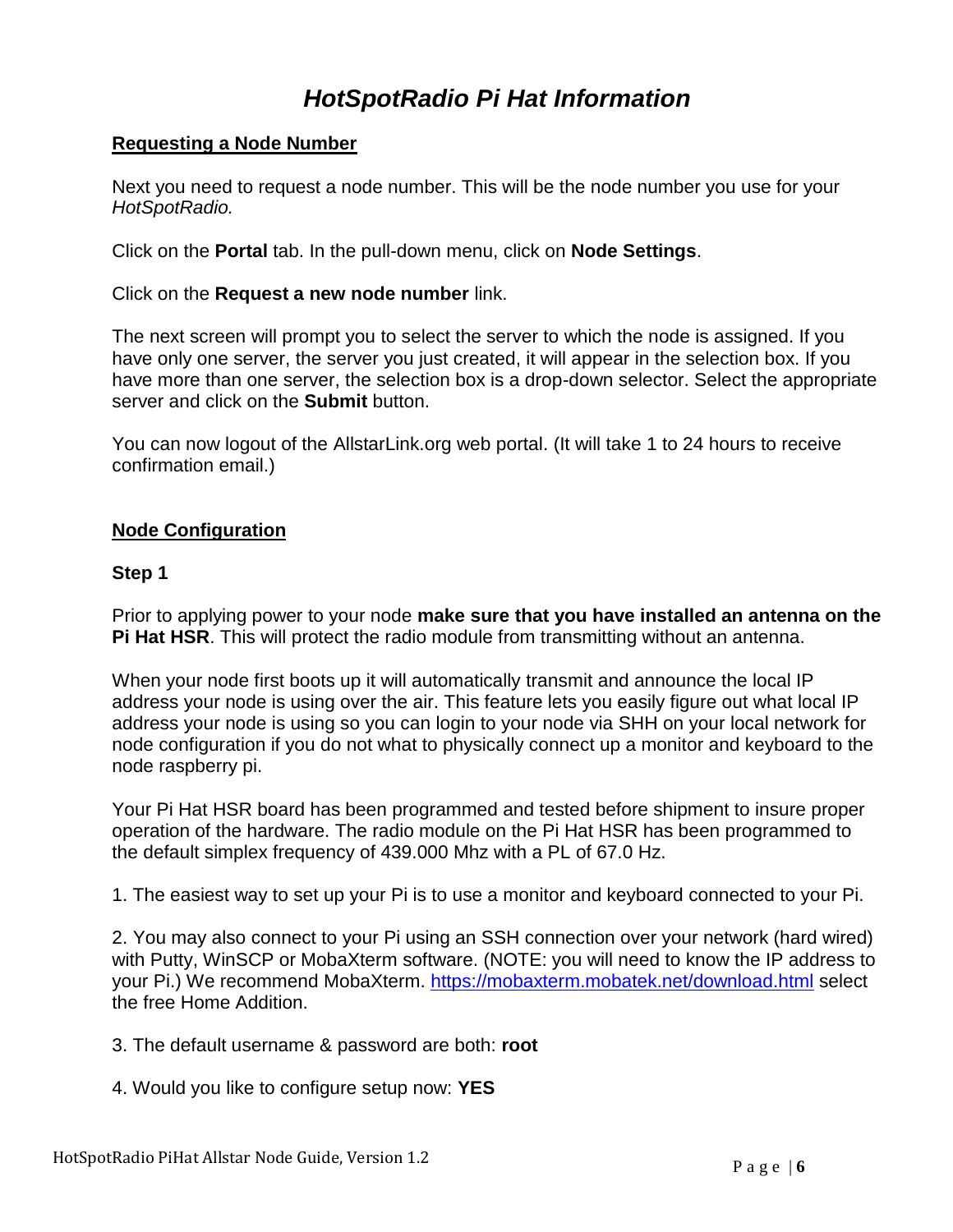- 5. Enter a New Root password (you can make this what you want, **DON'T FORGET IT**…)
- 6. Re-enter the root password for verification.
- 7. Do you want to set up your node: **YES**

8. Change Time Zone: change this timezone to your timezone. Select **NO** to leave the default timezone to Los Angeles. Select Yes to change your timezone. Cursor down to find your timezone, hit the spacebar to place a \* in front of your selected timezone. Then select OK. 9. The current hostname is "alarmpi": This is the Pi's name and how it will be viewed on the network, you can change it or simply leave it.

10. IP: Most people leave this as Dynamic, but you can change it to Static if you choose.

11. SSH: Most leave this as **222,** so simply select **NO**.

12. Reboot your Pi and log back in using root as the username and your new password.

13. You will see, This script configures Asterisk, Select **YES**.

14. Enter your node number: This will be the node number that you were issued by Allstarlink.org

15. Is this a private node? Since you have a node number that was supplied to you by Allstarlink.org , you will select **NO**, (this will be a public node.)

16. Enter station Call-Sign for your node: Enter the call-sign that was issued to you by the FCC. (or call-sign for the owner of this node.)

17. Pick either Voice or CW id. Voice: An audible voice will announce your call-sign or CW (morse code) ID of your call-sign will be played. We like the Voice ID, select. **YES**

18. Port 4569: (unless you have multiple servers running) Leave this as 4569 and select **OK**.

19. Duplex Mode: **Select 1** for a simplex node as your HSR Pi Hat is a simplex radio.

20. Node Password: Enter the node password that was supplied to you by Allstarlink.org, whichever node number you chose for this node you will need to use the password that was assigned for that node number.

(Note: again, this is the password that was issued for your specific node number and **not** the computer, #5 from above.)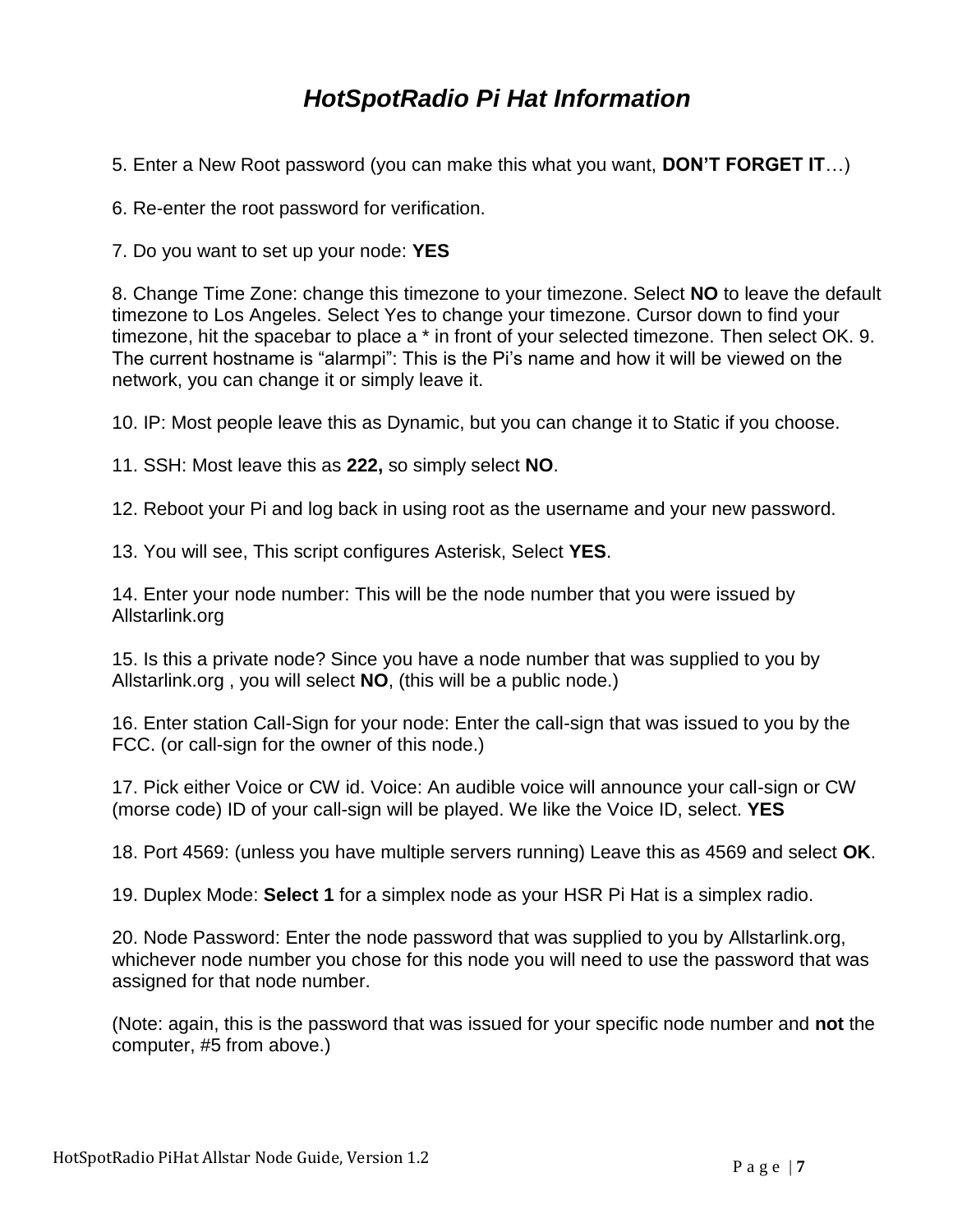21. IAXPRT: If you are ever planning on connecting to the system with your smartphone, then you would need to set up a password. Most people will not, so the answer to this is **NO**.

22. SimpleUSB: This configures your sound card adapter to work with your radio. You will not need to configure this as these settings have already be pre-configured in your image. Select **LATER**.

23. Restart? Select **YES**.

Since you are using this specific modified version of the HamVOIP image no audio levels or simpleusb configuration is needed as they have been preconfigured on the image.

#### **Connecting your node to the network**

You are now ready to use your node and connect. Using another radio that has a keypad. You will use the commands listed below to connect. (NOTE: You never use the radio connected to the Pi to enter commands, always use another radio.)

Let's try and connect to the 2000 HUB.

While holding down the PTT (Push-to-Talk) button, press the keys listed below. The asterisk (\*) enters the command mode.

Example: \*32000 - This will connect you to the HUB 2000.

- a. \*1(node number) This Disconnects the node you are currently connected to..
- b. \*2(node number) This is Monitor mode only. You can listen, but will not be able to talk.
- c. \*3(node number) This will Connect you to the node you entered after the \*3.

Again, if you would press and hold the PTT button in, and dial \*3200 this will connect you to the 2000 HUB. If you want to disconnect from the 2000, you would press and hold the PTT and dial \*12000.

Sometimes the Internet and/or the Network can have hiccups. Those hiccups can disconnect you from a HUB. You would just have to reconnect.

#### **Permanently Connect:**

You may find a time that you want to permanently connect to a specific node or HUB. This can also be done by entering a 7 before the command to connect or disconnecting. A Perk :-), if your node for whatever reason was disconnected from a HUB, this command will usually reconnect you automatically to the HUB you were previously connected to.

- a. \*71 (node number) Permanently disconnects you.
- b. \*72 (node number) Permanently puts you in monitor-only mode.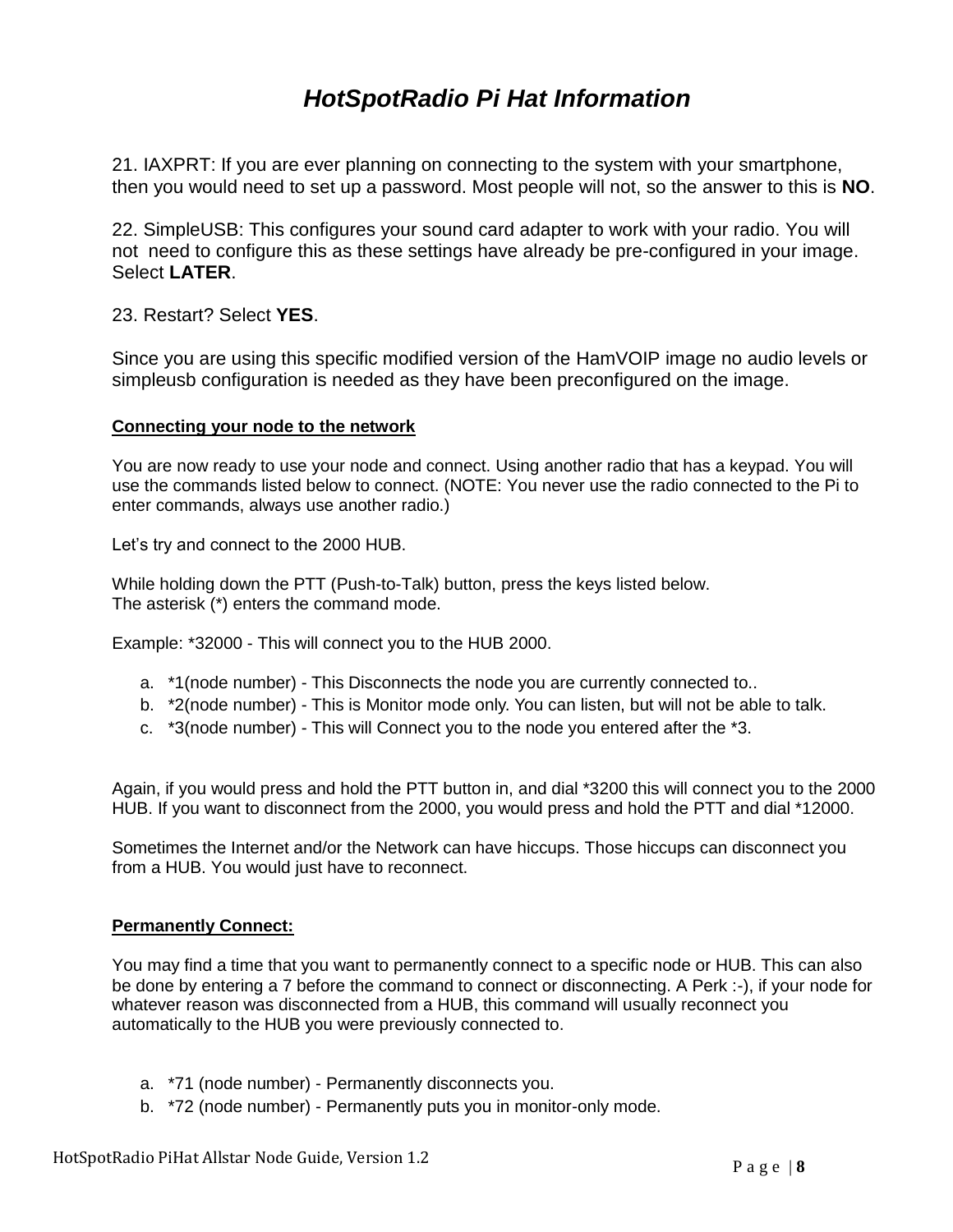c. \*73( node number) - Permanently connects.

#### **Important Note:**

Make sure that when you are changing to another Node/HUB or Room, that you **ALWAYS** disconnect from the Node/HUB or Room/ you were connected to before connecting to a different Node/HUB.

#### **Additional (\*) Commands:**

- \*A1 Announce local IP address of your node.
- \*A3 Announce public IP address assigned to your node.
- \*A5 Announcce registration status of your node.
- \*A9 One time parrot mode. (\*See Note Below)
- \*B6 Restart Asterisk
- \*80 Play local ID
- \*81 Play Time and Voice ID.
- \*82 Play local time in 24 Hour format

(\* NOTE: The One Time Parrot mode will allow you to key up your mic, say something and it will repeat what you said, allowing you to hear what you sound like over the system. Each time you want to do this you need to enter the command before you speak. Example: Press and hold the PTT button, enter **\*A9** and then speak your message. Then release the PTT button to hear the playback of your audio transmission.)

#### **Ports:**

The port to access your Pi using the Putty, WinSCP or MobaXterm software is **222**. (NOTE: the default in most programs is 22; Make sure to change this in your SSH program of choice.)

Asterisk uses port 4569 UDP for node communication and will need to be added to your internet router for incoming connections. No ports need to be added for outgoing connections.

Supermon, is a very useful tool and can be added to you HSR *HotSpotRadio* (the "Status Page") port 80 TCP, needs to be added to your internet router to view your Status Page if you choose to use it.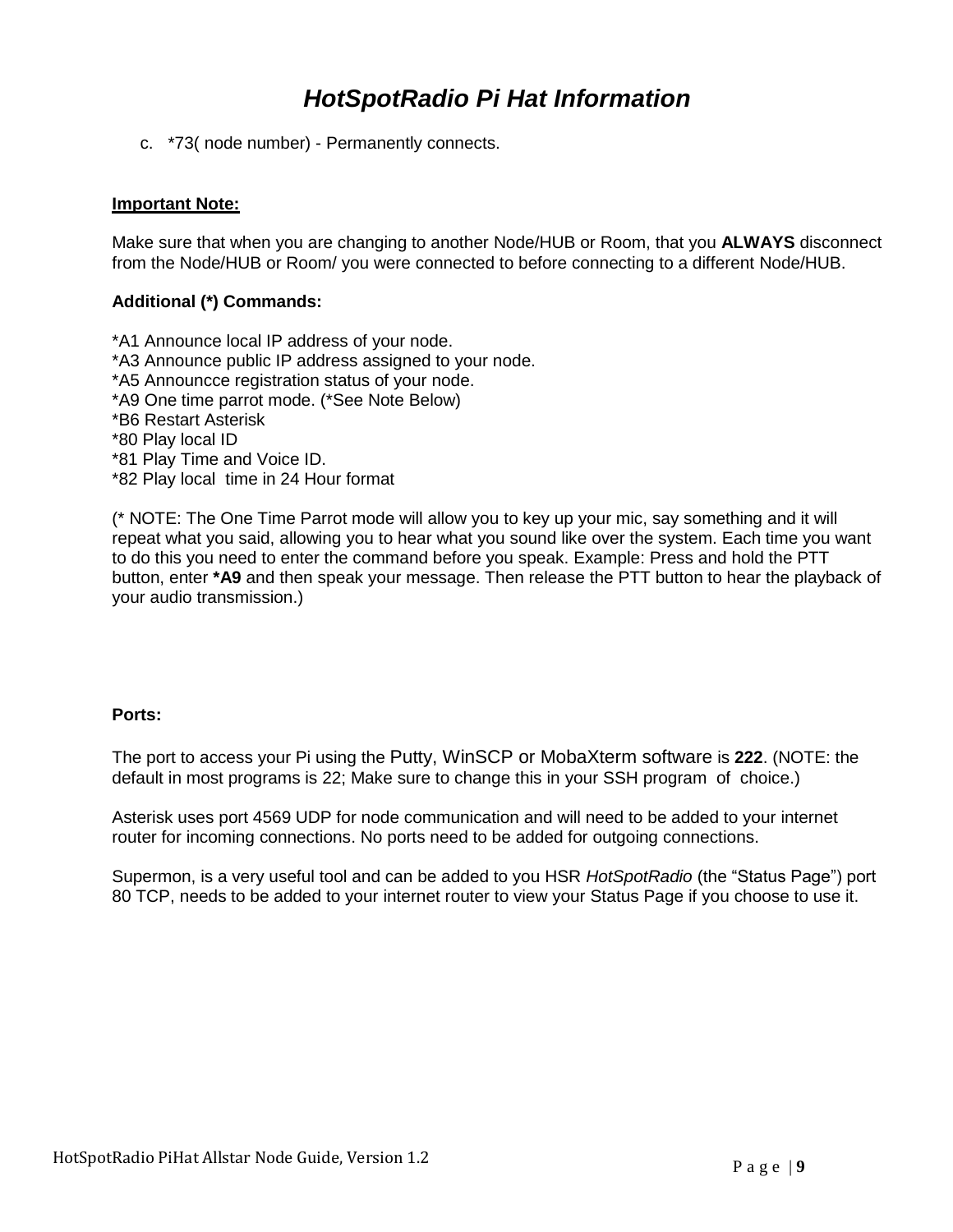### *HotSpotRadio* **Status LEDs**

Orange LED - COR activity, when on the *HotSpotRadio* is receiving a signal Green LED Flashing (USB Heartbeat - Sound chip is talking to software correctly) Red LED - PTT when on the *HotSpotRadio* is transmitting

After construction of your node plug it into a network cable for internet access before applying power to the node. Note: Upon first powering up your node, it needs to report your node IP address to the registration servers. Then the registration servers will send your node IP address information to the rest of the nodes. This usually takes around 10-15 minutes for the process to be completed. During that time you will not be able to make any connections to other nodes. Once your node has been connected to the internet for 15 minutes, you will be able to make connections to other Allstar nodes.

### **Powering Down your** *HotSpotRadio* **Node**

You can hold the power down button on the top of the node for 8 seconds. Your node will power down in about 20 seconds. If you have your radio on you will hear your *HotSpotRadio* node keyup and announce that it is powering down. Watch the red and green LEDs on the Raspberry Pi board which are located underneath the antenna on the actual Raspberry Pi board. (Do not confuse the Pi board LEDs with the *HotSpotRadio* status LEDs)

Once the Raspberry Pi has powered down the green LED on the raspberry Pi will no longer flash intermittently. The green LED is actually showing when information is being written to the Micro-SD card and you **NEVER** want to remove power from the raspberry pi when the Micro-SD card is being accessed as this can corrupt the Micro-SD card on your node.

When your node has powered down you will only see a steady solid red LED on the Raspberry Pi board. It is now safe to remove power from your Pi. I recommend removing the wall-wart from the AC outlet and not unplugging the micro-USB power connector from the Pi to power down your *HotSpotRadio* node. The micro-USB connector on the Raspberry Pi board is very fragile and you can easily wear out this connector or even break. It is just better practice to use the AC wall-wart to remove power as it will not wear out or break when removed many times from an AC outlet.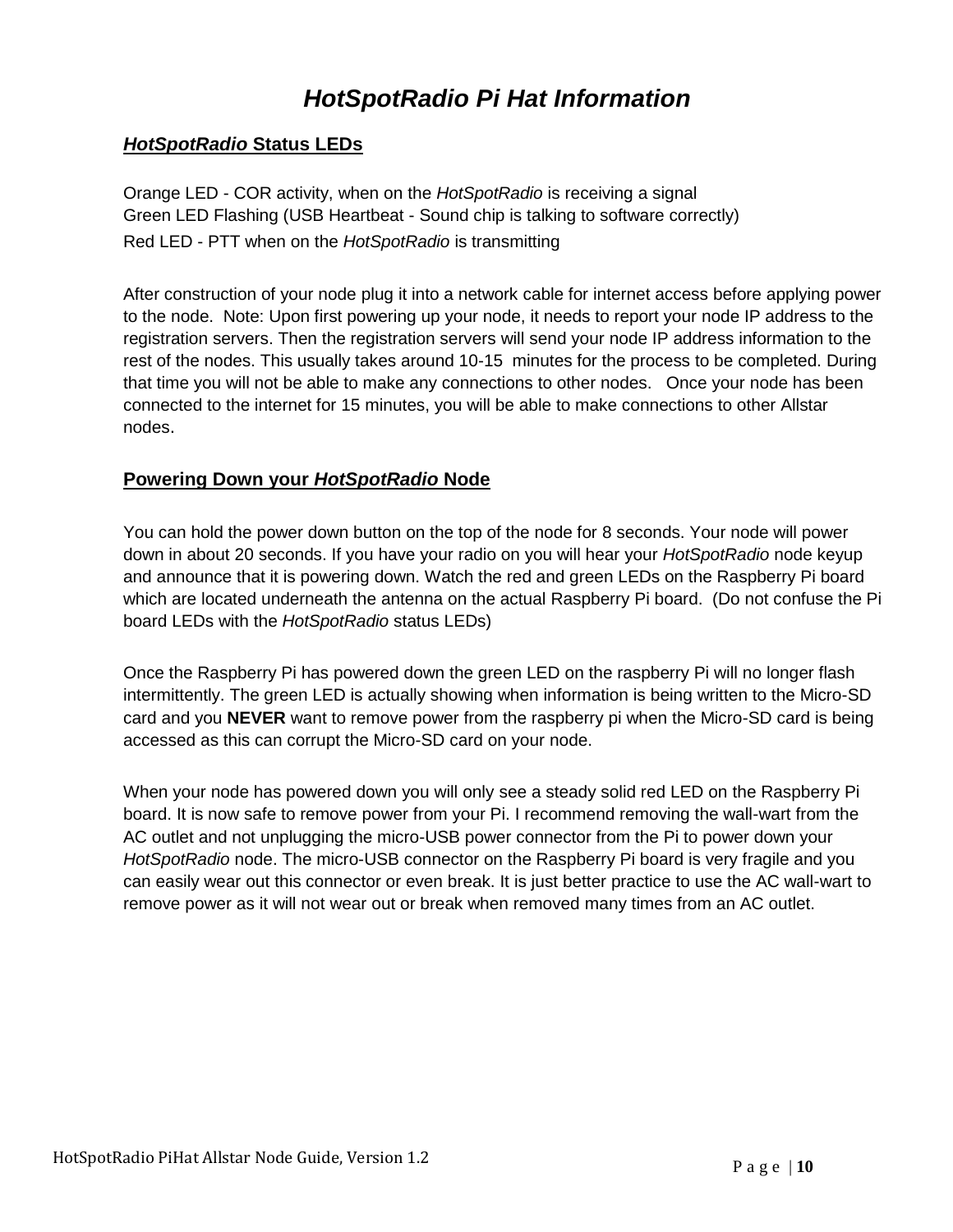### **Programming Your Radio Module**

The *HotSpotRadio c*an be programmed with frequency and CTCSS of your choice. If you need to change this, it is very easy.

Login in to your *HotSpotRadio* with your favorite SHH program or connect up a keyboard and display to your node. Login as user root, then your password that you created when you configured your node.

After logging in you will be taken to a menu. Select item 9 Start Bash Shell Interface. This should take you to a prompt. The *HotSpotRadio* program is located if the following directory. Type the following at the prompt to get to this directory

cd /usr/local/sbin/

#### **Programming Your Radio Module (continued)**

Once you are in the sbin directory you can open the program. Type the following.

#### **hotspot-prog**

You should see the program open and it should look like the following. ------------------------------------------------------ SA818-prog, Version 1.03 Programming *HotSpotRadio* PiHat / SA818(U/V) Module Programming Device name: /dev/ttyAMA0 ------------------------------------------------------ What are you programming? Enter 1 or 2 where *HotSpotRadio* PiHat=1, SA818 Module=2: 1 Programming a *HotSpotRadio* PiHat Wide channel spacing Enter band (VHF=1, UHF=2): 2 You chose UHF Enter transmit frequency in MHz (xxx.xxxx): 443.4000 The transmit frequency is 443.4000 MHz Enter receive frequency in MHz(xxx.xxxx): 443.4000 The receive frequency is 443.4000 MHz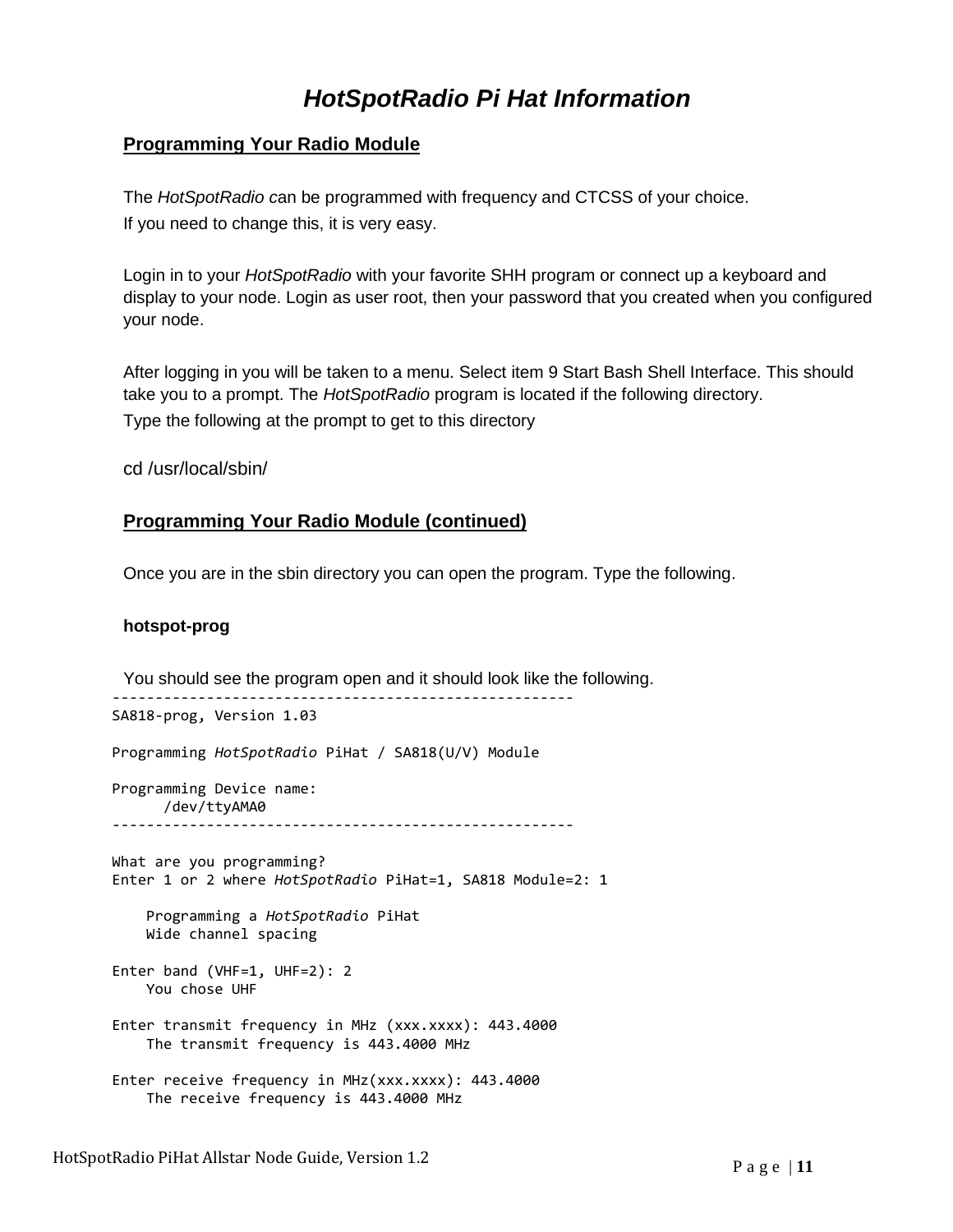```
Do you want to use a sub audible tone? (0 = No, 1 = CTCSS, 2 = DCS): 1
     You chose CTCSS
Enter Tx CTCSS Frequency in Hz(xxx.x): 100.0
     You entered 100.0 Hz
     The Tx CTCSS code is 0012
Enter Rx CTCSS Frequency in Hz(xxx.x): 100.0
     You entered 100.0 Hz
     The Rx CTCSS code is 0012
Enable Reverse Burst (y/[n]): y
     Reverse burst is enabled
Enter Squelch Value (1-9): 3
     Squelch is set to 3
Enter Volume (0-8): 8
     Volume is set to 8
Enable Pre/De-Emphasis (y/[n]): y
     Pre/De-emphasis is enabled
Enable High Pass Filter (y/[n]): n
     High pass filter is not enabled
Enable Low Pass Filter (y/[n]): n
     Low pass filter is not enabled
Verify:
------------------------------------------------------
     Channel Spacing: 1
        Tx Frequency: 443.4000
         Rx Frequency: 443.4000
        Tx CTCSS code: 0012
        Rx CTCSS code: 0012
CTCSS Reverse Burst: y
        Squelch Value: 3
        Volume Value: 8
PreEmphasis Enabled: y
   High Pass Enabled: n
    Low Pass Enabled: n
------------------------------------------------------
Is this correct ([y]/n, or a to abort) ?y
Sending Freq Information...
Setting Volume - 8
Setting Reverse Burst
Setting Filters
Programming Successful
```
[root@yournodenumber asterisk]#